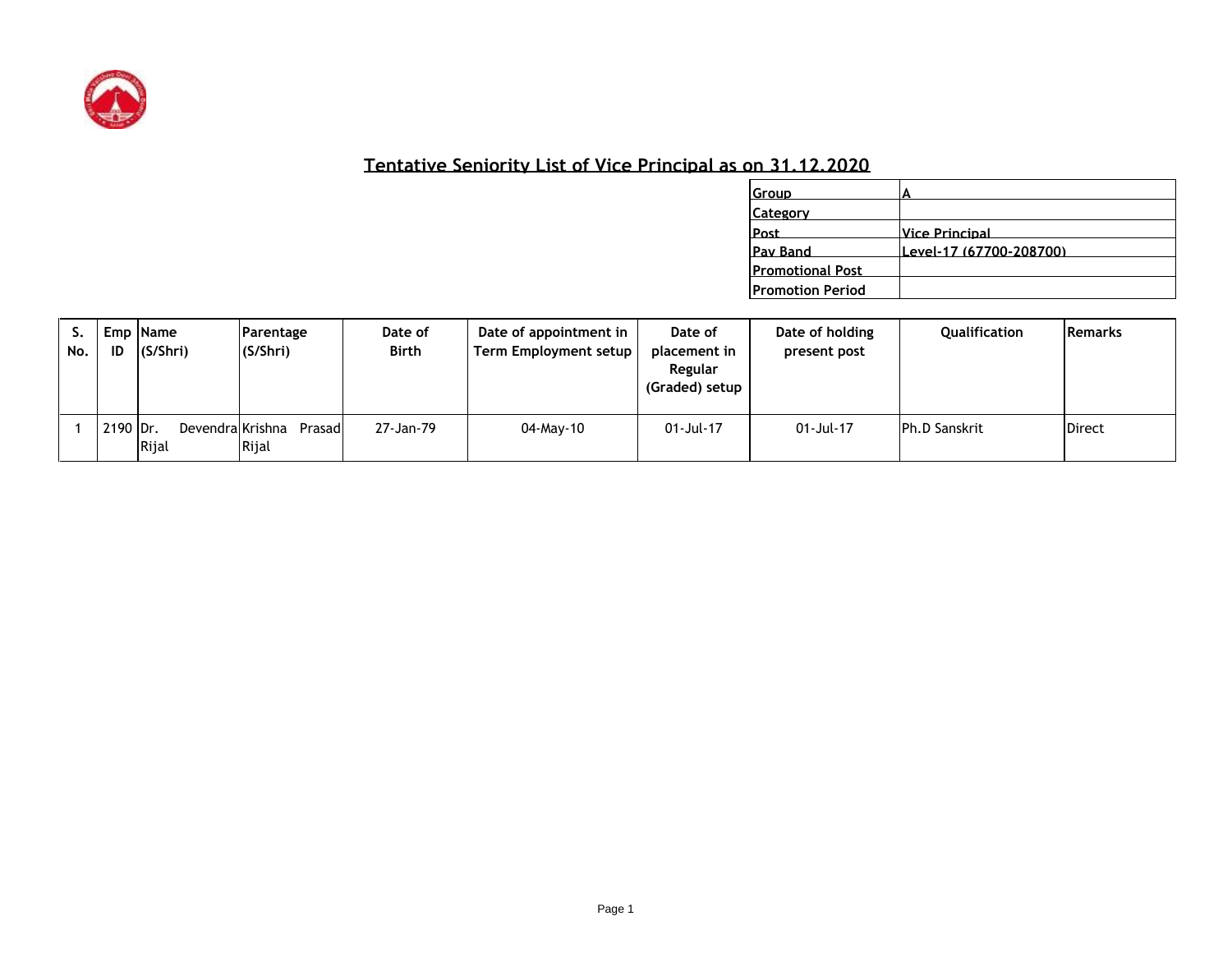

## **Tentative Seniority List of Acharya TGT as on 31.12.2020**

| Group                   | в                       |
|-------------------------|-------------------------|
| <u>Category</u>         |                         |
| Post                    | Acharya TGT             |
| Pay Band                | Level-12 (44900-142400) |
| <b>Promotional Post</b> |                         |
| <b>Promotion Period</b> |                         |
|                         |                         |

| S.<br>No.      | ID       | Emp Name<br>(S/Shri)          | Parentage<br>(S/Shri)             | Date of<br>Birth | Date of appointment in<br>Term Employment setup | Date of<br>placement in<br>Regular<br>(Graded) setup | Date of holding<br>present post | Qualification                        | <b>Remarks</b> |
|----------------|----------|-------------------------------|-----------------------------------|------------------|-------------------------------------------------|------------------------------------------------------|---------------------------------|--------------------------------------|----------------|
|                | 2666 Dr. | NareshlLate<br><b>ISharma</b> | Shril<br>Krishan Chand            | 31-Mar-79        | $01-Sep-15$                                     | $01 -$ Jul - 19                                      | $01 -$ Jul - 19                 | MA (HINDI), M. Phill, B.Ed<br>& Ph.D |                |
| $\overline{2}$ |          | 2686 Satyendra                | <b>Pt.</b> Rameshwar<br>Choudhary | 01-Feb-75        | 27-Jan-16                                       | $01 -$ Jul - 19                                      | $01 -$ Jul - 19                 | MA (Darshan), BALLB                  |                |
|                |          | 2780 Surya<br>Gouttam         | Prakash Purushottam<br>Gouttam    | 30-Nov-86        | 11-Nov-16                                       | 01-Jan-20                                            | 01-Jan-20                       | MA (JYOTISH), M.PHILL,<br>PH.D       |                |